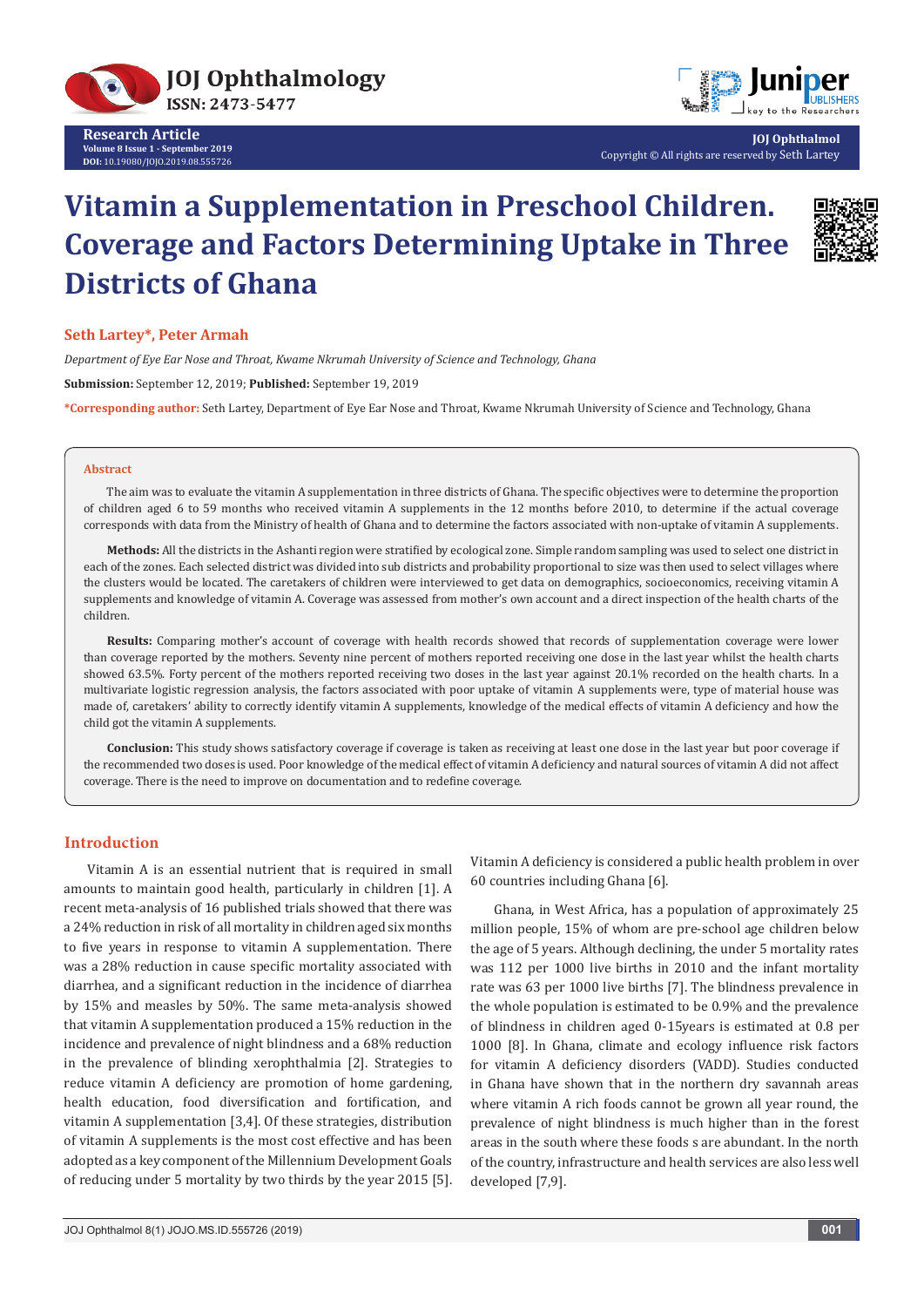The policy and strategy adopted by the Ministry of Health in Ghana to combat vitamin A deficiency is to distribute vitamin A supplements to every child aged 6 to 59 months every 6 months [10]. The distribution of vitamin A is integrated into routine health services, such as immunization programs, and it is managed and supported by the Ghana Ministry of Health. In 2007, the annual health report of Ghana indicated that coverage of vitamin A supplementation was 80%. In this report, coverage was defined as the percentage of children who had received at least one dose in that year. However, because the target population of children aged 6-59 months is over 5 million this means that nearly 1 million children did not receive supplementation [11]. The aim of this study, which was conducted in central Ghana, was to validate the published coverage data and to investigate reasons why children do not receive vitamin A supplements. Information arising from the study will be of value for policy makers and planners as it will enable them to identify and target the most vulnerable groups of children.

## **Methods**

The study was a cross sectional survey of children aged 6-59 months and their mothers and careers. It was conducted over a 5 week period in June and July of 2010 in three districts of the Ashanti region of Ghana. The estimated total population of the three districts was 600,000. A sample size of 630 was calculated assuming 20% of children would not have received vitamin A supplements in the previous year. A confidence interval of 95% was used and a design effect of 1.5. The sample was increased by 10% to allow for noncompliance. If 15% would be children aged less than 5 years a total population of 4,000 people would need to be sampled. All the districts in the Ashanti region were stratified by ecological zone: i.e. rural forest in the south, suburban/urban, and rural dry savannah in the north. Simple random sampling was used to select one district in each of the ecological zones. Each district was divided into sub-districts and probability proportional to size was then used to select the villages where the clusters would be located. In each village, the study team went to the center of the village and spun a bottle to determine which direction to start enumerating. The team then went from house to house in the chosen direction. In households with more than one child between 6-59 months, the children were assigned numbers

### **Result**

**Table 1:** Age and sex distribution of study children.

and one adult person in the household was asked to pick one of the numbers from a ballot box. The following inclusion criteria were used: children aged between 6 to 59 months, mothers or foster mothers of eligible children were present or fathers or foster fathers of eligible children were present. Children were excluded if they were visiting from another community, had not lived in the community more than 6 months, or were seriously ill.

A pre-coded structured questionnaire was used to collect data on demographics and socio economics of participants, including educational level and the occupation of both parents and their marital status, and the proportion of income used for food, as a proxy for household economic status. In this study, coverage was defined as the percentage of children who received one dose of supplementation in the last year which was assessed in two ways. Firstly, mothers were asked if their child had received vitamin A supplements and how many over the preceding 12 months. Second, the Road to Health charts of study children were inspected for documentation of supplementation. For knowledge of vitamin A, mothers were asked to name vitamin A rich foods that knew about. They were shown vitamin A tablets amongst other capsules and asked to identify the vitamin A capsule. They were asked to state the effect on their children if they did not get vitamin A supplements. The houses of responders were then inspected to determine the materials they were made of. The distance to the nearest health center and how long it would take for the caretaker to get there was also estimated.

The study was preceded by a pilot in 3 communities not included in the study. Data were entered excel and exported into SPSS for windows for analysis. Univariate analysis was used to show the relationship between all the variables and the uptake of vitamin A. Those variables that had statistical significance in the univariate analysis were then included in a multivariate logistic regression (backward stepwise Wald) analysis with receiving supplementation as the dependent variable. Ethical approval was obtained from the ethics committee of the London School of Hygiene & Tropical Medicine and the committee on human research publication School of Medical Sciences, Kwame Nkrumah University of Science and Technology Kumasi. Verbal informed consent was obtained from each household from the caretaker of the child.

|        | <b>Child Age group</b> |               |                |               |                |               | <b>Total</b>    |               |
|--------|------------------------|---------------|----------------|---------------|----------------|---------------|-----------------|---------------|
|        | 6-24 months            |               | $25-43$ months |               | $43-59$ months |               |                 |               |
|        | N                      | $\frac{0}{0}$ | N              | $\frac{0}{0}$ | N              | $\frac{0}{0}$ | N               | $\frac{0}{0}$ |
| Male   | 149                    | 48.50%        | 104            | 33.90%        | 54             | 17.60%        | $(50\%)$<br>307 | 100%          |
| Female | 134                    | 43.80%        | 99             | 32.40%        | 73             | 23.90%        | 306 (50%)       | 100%          |
| Total  | 283                    | 46.20%        | 203            | 33.10%        | 127            | 20.70%        | 613 (100%)      | 100%          |

A total of 613 children participated in the study giving a response rate of 97%. The sample came from the following districts: Amansie east, in the forest zone, 223 children (36.4%); Eura Sekyedumasi in the savannah zone,199 children (32.5%) and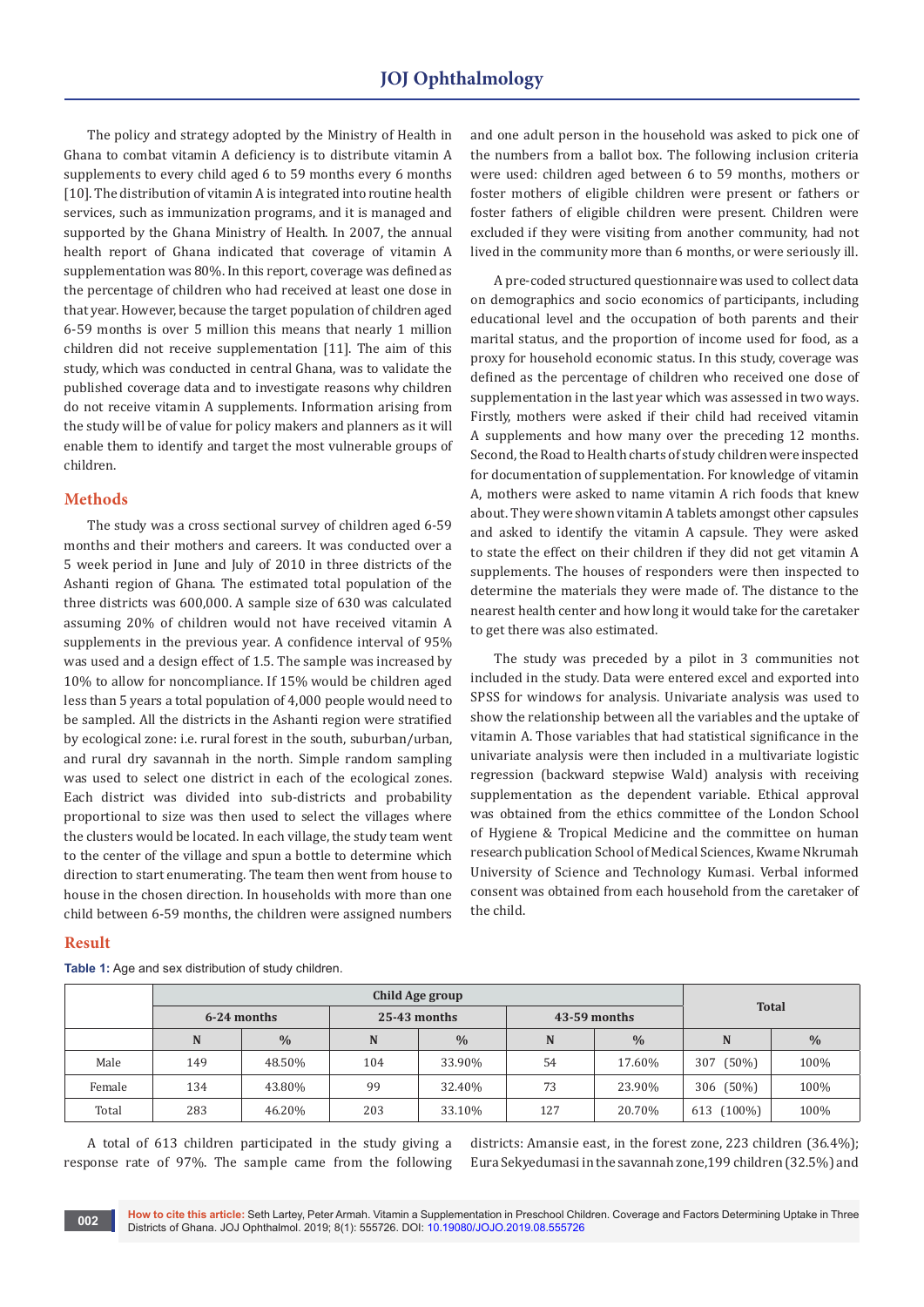Kumasi, a suburban area, 191 children (31.2%). The age and sex distribution of children is shown in Table 1. There were no gender differences overall, but older children represented only 20.7% of the sample. The majority (79.1%) of mothers reported that their child had received at least one vitamin A supplement in the preceding year: 54.9% were reported to have received one dose and 45.1 % had received two doses. 14% of caretakers were not sure if their dependents had received any supplements while only 6.9% reported that their child had not received any supplements.

Road to Health charts were not available for review for 161 children: Supplementation status on the Road to Health charts that were available, showed that 63.5% of children were recorded as having taken a supplement: 20.1% overall (95% confidence interval [CI] 17.0-23.5%) had received two doses and 43.4% (95% CI 39.4- 47.4%) had received one. Overall 10.3% (95% CI 8.0-13.0%) of children had not received any supplements (Table 2).

**Table 2:** Univariate analysis of factors associated with receiving vitamin A supplements in the preceding year, according to the mother's recall.

|                                          |                  | Supplement status over preceding year |                  |              |         |  |
|------------------------------------------|------------------|---------------------------------------|------------------|--------------|---------|--|
| Variable                                 |                  | One or more doses (%)                 | None $(\%)$      | Unknown (%)  | P value |  |
| District                                 | Amansie east     | 65.5                                  | 11.7             | 22.9         |         |  |
|                                          | Ejura            | 87.4                                  | 4.5              | 8.0          | < 0.001 |  |
|                                          | Kumasi           | 86.4                                  | 3.7              | 9.9          |         |  |
|                                          | $6 - 24$         | 84.1                                  | 5.7              | 10.2         |         |  |
| Age of child (months)                    | 25-43            | 77.3                                  | 8.4              | 14.3         | 0.017   |  |
|                                          | 44-59            | 70.9                                  | 7.1              | 22.0         |         |  |
|                                          | Married          | 80.2                                  | 6.7              | 13.1         | 0.019   |  |
| Marital status of                        | Single           | 76.1                                  | 6.0              | 17.9         |         |  |
| mother                                   | Divorced         | 36.4                                  | 27.3             | 36.4         |         |  |
|                                          | Widower          | 88.9                                  | 0.0              | 11.1         |         |  |
|                                          | Mud              | 89.1                                  | 1.9              | 9.0          | < 0.001 |  |
| Materials walls are<br>made of           | <b>Brick</b>     | 67.5                                  | 15.0             | 17.5         |         |  |
|                                          | Concrete         | 80.6                                  | 3.5              | 15.8         |         |  |
|                                          | Less than 25%    | 86.0                                  | 7.8              | 6.2          |         |  |
|                                          | 26%-50%          | 82.7                                  | 6.1              | 11.2         |         |  |
| Percentage of income<br>used for food    | 51%-75%          | 57.0                                  | 8.5              | 24.5         | < 0.001 |  |
|                                          | More than 75%    | 50.0                                  | 2.5              | 47.5         |         |  |
|                                          | Not sure         | 50.0                                  | $\overline{0}$   | 50.0         |         |  |
| Identify vitamin A                       | Yes              | 81.4                                  | 5.4              | 13.2         | < 0.001 |  |
| supplements                              | No               | 59.9                                  | 20.7             | 22.4         |         |  |
|                                          | None             | 71.6                                  | 7.7              | 20.7         | 0.002   |  |
|                                          | <b>One</b>       | 84.4                                  | 14               | 6.5          |         |  |
| Identify natural<br>sources of vitamin A | Two              | 80.1                                  | 5.5              | 14.4         |         |  |
|                                          | Three            | 90.4                                  | 3.8              | 5.8          |         |  |
|                                          | four             | 84.2                                  | $\boldsymbol{0}$ | 15.8         |         |  |
|                                          | Poor growth      | 86.3                                  | 7.6              | 6.1          | < 0.001 |  |
|                                          | Night blindness  | 75.0                                  | 12.5             | 12.5         |         |  |
| Aware of medical<br>effect of vitamin A  | Frequent illness | $82.1\,$                              | 5.4              | 12.5         |         |  |
|                                          | Death            | 100                                   | $\overline{0}$   | $\mathbf{0}$ |         |  |
|                                          | Does not know    | 69.6                                  | 6.6              | 54           |         |  |
|                                          | Less than 1 km   | 79.3                                  | 6.0              | 14.7         | 0.002   |  |
| Distance to health<br>centre             | $1-5$ km         | 87.5                                  | 3.9              | 8.6          |         |  |
|                                          | $6-10km$         | 68.5                                  | 12.6             | 18.9         |         |  |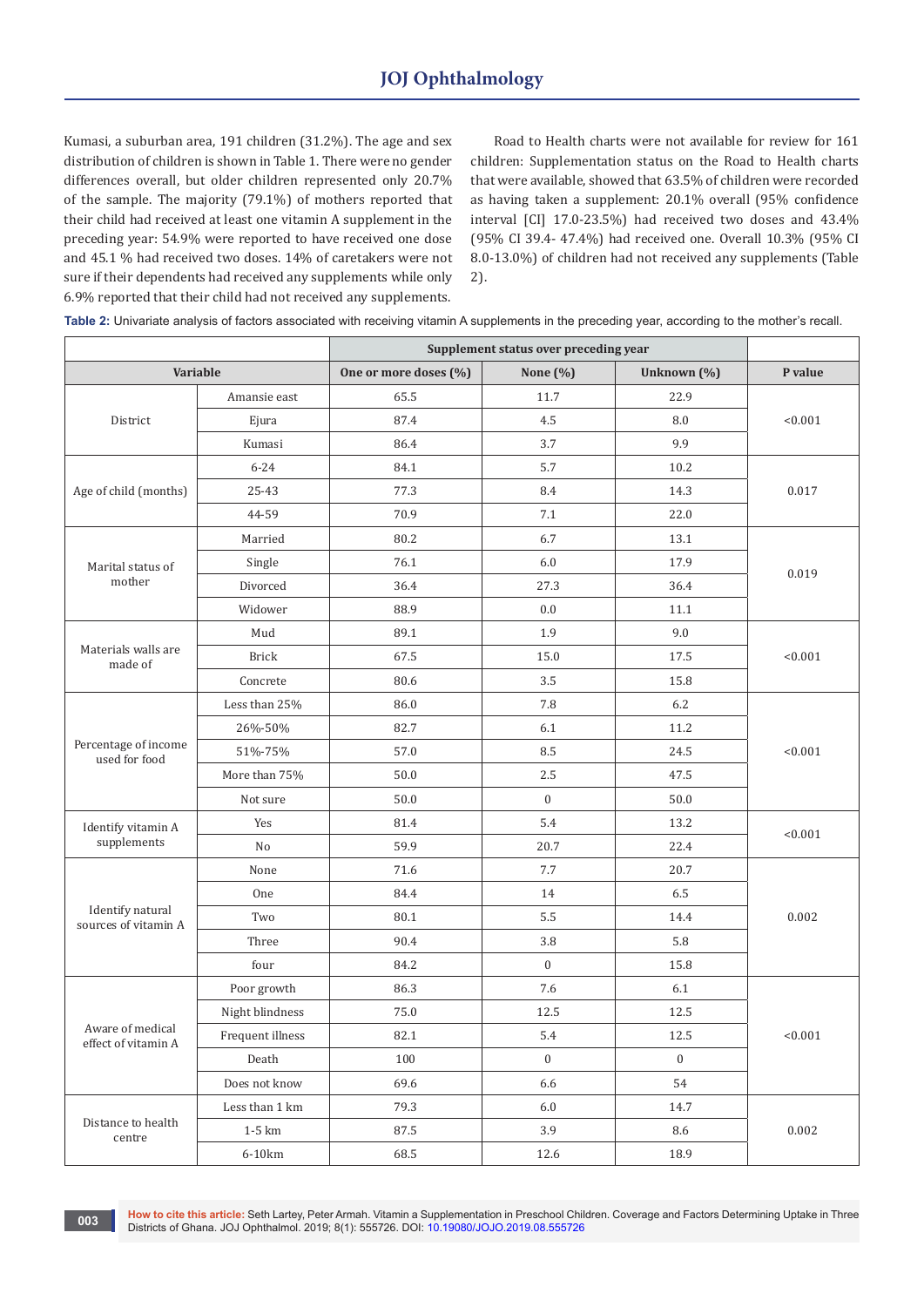|                       | Less than 30 min          | 79.8 | 5.5  | 14.7 |      |  |
|-----------------------|---------------------------|------|------|------|------|--|
| Time to get to health | $\frac{1}{2}$ hour-1 hour | 73.3 | 11.6 | 15.1 | 0.03 |  |
| centre                | $>1-2$ hours              |      |      |      |      |  |
|                       | More than 2 hours         | 90.2 | 3.9  | 3.0  |      |  |

There were considerable differences between the two methods of assessing coverage: 79.1% of mothers reported one or more doses compared with 63.5% documented doses. 6.9% of mothers reported that there child had had no supplements compared with 10.3% documented doses. Coverage was reportedly lower in the sample of children in Amansie east compared with the other two locations and was higher in younger than older children. Sex of the child, caretakers age, caretaker's relation to child, education

of mother and father, occupation of mother and father, material the roof of the house were not associated with supplementation status (Table 3). The only variables which remained independently associated with taking vitamin A supplements were the type of material house was made of, the caretaker's ability to correctly identify vitamin A supplements, knowledge of the medical effects of vitamin A deficiency and where the supplements were distributed.

**Table 3:** Factors associated with receiving vitamin A supplements in multivariate logistic regression analysis.

|                                  | Variable         | <b>Odds Ratio</b> | 95% Confidence Interval | P value |
|----------------------------------|------------------|-------------------|-------------------------|---------|
|                                  | Concrete         | 1.0               |                         |         |
| Material walls made from         | Mud              | $2.2\phantom{0}$  | $0.2 - 21.2$            | 0.505   |
|                                  | <b>Brick</b>     | 0.064             | $0.01 - 0.4$            | 0.003   |
| Identifies supplement            | No               | 1.0               |                         |         |
|                                  | Yes              | 50.6              | 8.4-306.6               | < 0.001 |
|                                  | Does not know    | 1.0               |                         |         |
| Knows effects of VAD             | Poor growth      | 0.09              | $0.01 - 0.64$           | 0.017   |
|                                  | Night blindness  | 0.01              | $0.001 - 0.31$          | 0.007   |
|                                  | Frequent illness | 0.03              | $0.004 - 0.32$          | 0.003   |
|                                  | School /other    | 1.0               |                         |         |
| Where supplements<br>distributed | Clinic           | 28.3              | 1.5                     | 0.026   |
|                                  | Home             | 45.7              | 3.5                     | 0.003   |

## **Discussion**

The overall coverage was 79.1% (75.5, 82.2). However more than half of the children 54.9% (50.0, 59.5) had not got the full recommended supplementation of one every 6 months. In Ghana the target for 2007 was to reach 80% of children aged 6-59 months. According to official figures the target was reached and 80% of the children got at least one supplement in the year [11]. A coverage of over 79% was found in this study which corresponds to the official coverage. It also corresponds to data from neighboring West African countries, Mali and Niger who both have reported 80% coverage [12,13] but, this coverage is for those receiving at least one dose in the last one year. If we consider children who have got the full two supplementation doses in the last one year then the coverage found in the study, 54.9% is much lower.

Some of the caretakers 14% were not sure if their dependents had received any supplementation. Perhaps these mothers believing we were health inspectors would rather say they were not sure than admit their children had not got the supplements. The record of vitamin A supplementation showed that 63.5 % of the children had received at least one dose in the last one year. Out of these only 20.1% had charts showing the full recommended

supplementation of 2 doses in the last year. Comparing caretaker's account of coverage with health records showed that charts of supplementation coverage were lower than coverage reported by the mothers. One possible reason may be because of uncharted records. Because of the house to house and school distribution strategy, some of the children might not have their health charts available for documentation. Another reason may be that the mothers and caretakers in the household were over reporting coverage to please the research team. Studies in Guinea shows that the official reported coverage was higher than coverage obtained from field surveys [14].

The literature reports that factors such as mother and father's education and living in rural areas are important determinants of coverage [12-15]. In the Philippines Choi et al reported an association between poverty and poor coverage. Children whose mothers did not complete primary education and children living in poor households were less likely to receive vitamin A supplementation [16]. We did not find a statistically significant relation with maternal or paternal education. In the multivariate analysis, the factors that came out to be predictors for poor coverage are discussed below. Caretakers' inability to correctly identify the vitamin A supplements. It is hardly surprising that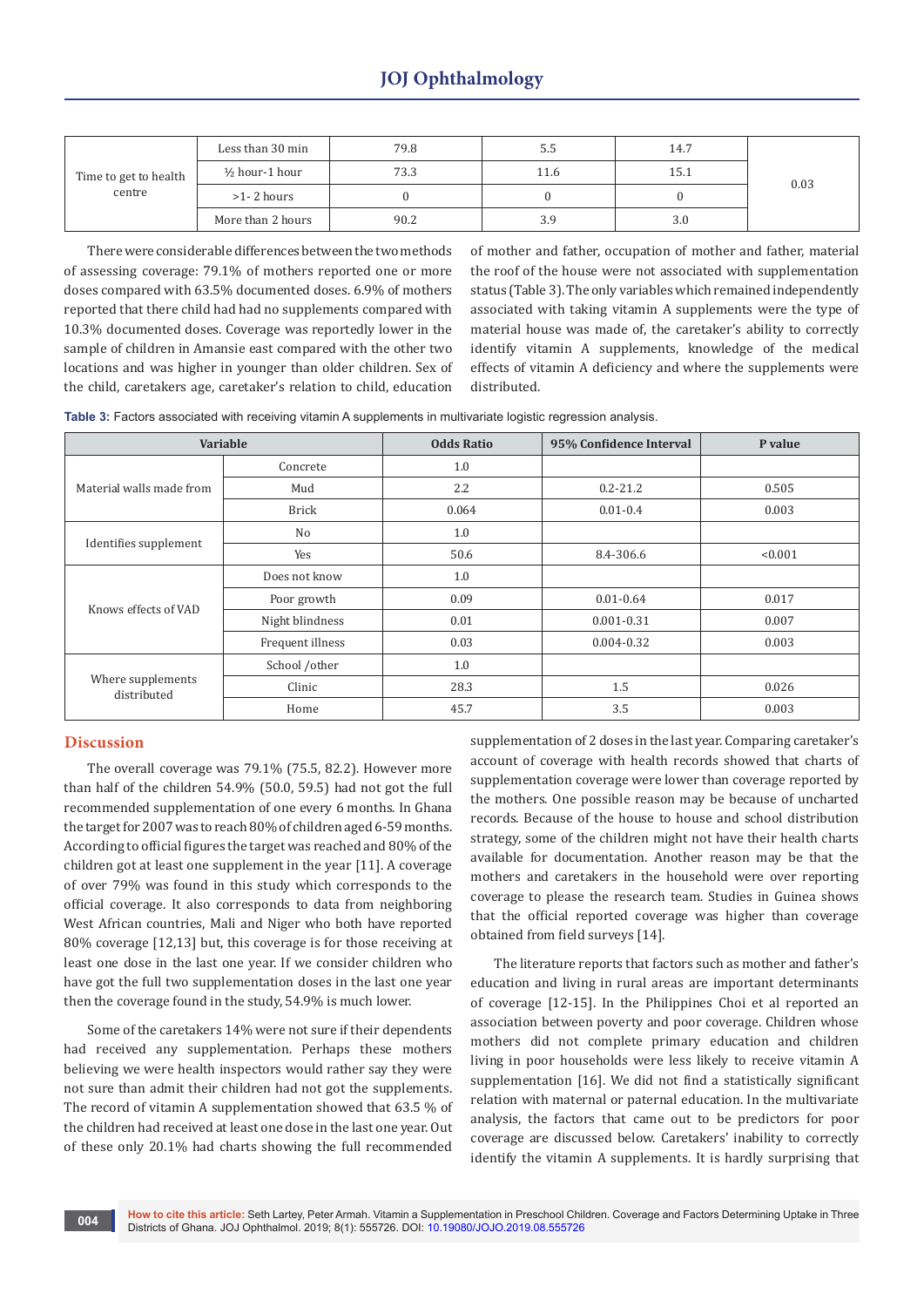those who could identify the supplements had higher coverage, if their child had received some supplements, they were very likely to identify it especially as the supplements shown them were brightly colored. This variable may not be a good proxy for knowledge of vitamin A. If the child had got the supplements any time in the past, showing the mothers the tablet is likely to jog their memory and remind them of the supplements.

Getting the supplements at schools. Compared with school distribution, home distribution through mass campaigns was associated with better coverage. Clinic distribution was also associated with higher odds of coverage. This is hardly surprising as many poor children even if they attend school do not begin to do so until they are well over 5 years. Poor knowledge of the adverse effects of vitamin A deficiency. In Indonesia there was a positive association between caretaker's knowledge of vitamin A and uptake of coverage [17]. In our study, poor knowledge of the medical effect of vitamin A deficiency was not associated with poor coverage. Indeed, no knowledge of the adverse effect of vitamin A deficiency was associated with better coverage. If it is assumed that the very poor who were least likely to be reached by educational programs and therefore were most likely to have no knowledge, then this finding corresponds to the finding in this study that living in mud houses (OR 2.17 95%CI 22.0,21.2) was associated with the best odds of receiving supplements. These are interesting observations. Perhaps scarce resources were being focused on and targeted at the very poorest and those considered as being not so poor may not be receiving adequate coverage. Further studies are required to explore this phenomenon and to avoid a potential reversal of the prevalence of vitamin A deficiency . There was no association between knowledge of natural sources of vitamin A and vitamin A coverage. Yet the study showed that there was poor knowledge of natural sources of vitamin A and adverse effects of vitamin A deficiency. Perhaps because the vitamin A programme in Ghana is a supplementation based and not a home gardening or an improvement of nutrition based one, education on naturally occurring vitamin A sources had not been emphasized. This is quite understandable since educational programs can be quite challenging and costly. A cost analysis of the national vitamin A supplementation programs in Nepal comparing the cost of capsule distribution with education indicates that, although the effects of both programs were similar, the capsule program achieved higher coverage rates at a lower cost while the educational intervention provided economies of scale and potential for long-term sustainability [18].

## **Limitations**

Access to the most remote parts of the districts was not possible because of logistics and this may have introduced bias. Because of the purposive sampling of the study, the results cannot be projected to the whole country. In some district's mothers were out harvesting beans and were not available to be interviewed so foster caretakers, usually grandmothers, who may not know

everything about the child had to be interviewed. This might affect the type of response for coverage and the availability of health charts for inspection. Because of time constraints, the sample size for the study was calculated to give a precise estimate of coverage and was not calculated for risk factor analysis. For this reason, the study may not have been large enough to detect significant differences for some of the variables.

#### **Conclusion & Recommendation**

This study showed satisfactory overall coverage when at least one supplement in the year was considered. The coverage in the study was like the national statistics of 2007. However, the coverage was poor when the full recommended dosage of two supplements per year was used. There is a need for better education of caretakers on the medical effect of vitamin A deficiency especially on eye health. Could we redefine the coverage to include full coverage rather than the present at least one supplement in the last year? Admittedly this requires a major policy change. There is a need for better training of health workers on documentation of health charts.

#### **References**

- 1. [Potter AR \(1997\) Reducing vitamin A deficiency 314\(7077\): 317-318.](https://www.ncbi.nlm.nih.gov/pubmed/9040312)
- 2. [Mayo-Wilson E, Imdad AH, Herzer, Fawzi WW, Chalmers TC, et al.](https://www.ncbi.nlm.nih.gov/pubmed/8426449)  [\(1993\) Vitamin A supplementation for preventing mortality, illness,](https://www.ncbi.nlm.nih.gov/pubmed/8426449)  [and blindness in children aged under 5: systemic review and meta](https://www.ncbi.nlm.nih.gov/pubmed/8426449)[analysis. Vitamin A supplementation and child mortality. A meta](https://www.ncbi.nlm.nih.gov/pubmed/8426449)[analysis. 269\(7\): 898-899.](https://www.ncbi.nlm.nih.gov/pubmed/8426449)
- 3. [Traore L, Banou AA, Sacko D, Malvy D, Schemann JF \(1998\) Strategies](https://www.ncbi.nlm.nih.gov/pubmed/9642744)  [to control vitamin A deficiency Santé 8\(2\): 158-162.](https://www.ncbi.nlm.nih.gov/pubmed/9642744)
- 4. [Sommer A \(1997\) Vitamin A prophylaxis. Arch Dis Child 77\(3\): 191-](https://adc.bmj.com/content/77/3/191) [194.](https://adc.bmj.com/content/77/3/191)
- 5. Wagstaff A, Cleason M (2004) The Millennium developments goals for health: rising to the challenge. Washington DC. The world Bank.
- 6. World Health Organization. Prevention of childhood blindness Geneva (1992).
- 7. David P (2003) Evaluating the vitamin A supplementation programme in northern Ghana: has it contributed to improved child survival. Massachusettes
- 8. World Health Organization (2006) Country Health systems Fact sheet Ghana. World Health Statistics.
- 9. Micronutrient and Health (MICAH). MICAH Ghana follow-up survey report. Ghana.
- 10. Overview of national immunization programme in Ghana Malaria vaccine decision making framework (2010).
- 11. Ministry of Health Ghana. Independent review, Health sector programme of work. Accra (2008).
- 12. [Ayoya MA, Bendech MA, Baker SK, Ouattara F, Diane KA, et al. \(2007\)](https://www.ncbi.nlm.nih.gov/pubmed/17381941)  [Determinants of high vitamin A supplementation coverage among](https://www.ncbi.nlm.nih.gov/pubmed/17381941)  [pre-school children in Mali: The National Nutrition Weeks experience.](https://www.ncbi.nlm.nih.gov/pubmed/17381941)  [Public Health Nutr 10\(11\): 1241-1246.](https://www.ncbi.nlm.nih.gov/pubmed/17381941)
- 13. [Aguayo VM, Baker SK, Crespin X, Hamani H, MamadoulTaibou A \(2005\)](https://www.ncbi.nlm.nih.gov/pubmed/15810796)  [Maintaining high vitamin A supplementation coverage in children:](https://www.ncbi.nlm.nih.gov/pubmed/15810796)  [lessons from Niger. UNICEF Regional Office for West and Central Africa](https://www.ncbi.nlm.nih.gov/pubmed/15810796)  [26\(1\): 26-31.](https://www.ncbi.nlm.nih.gov/pubmed/15810796)